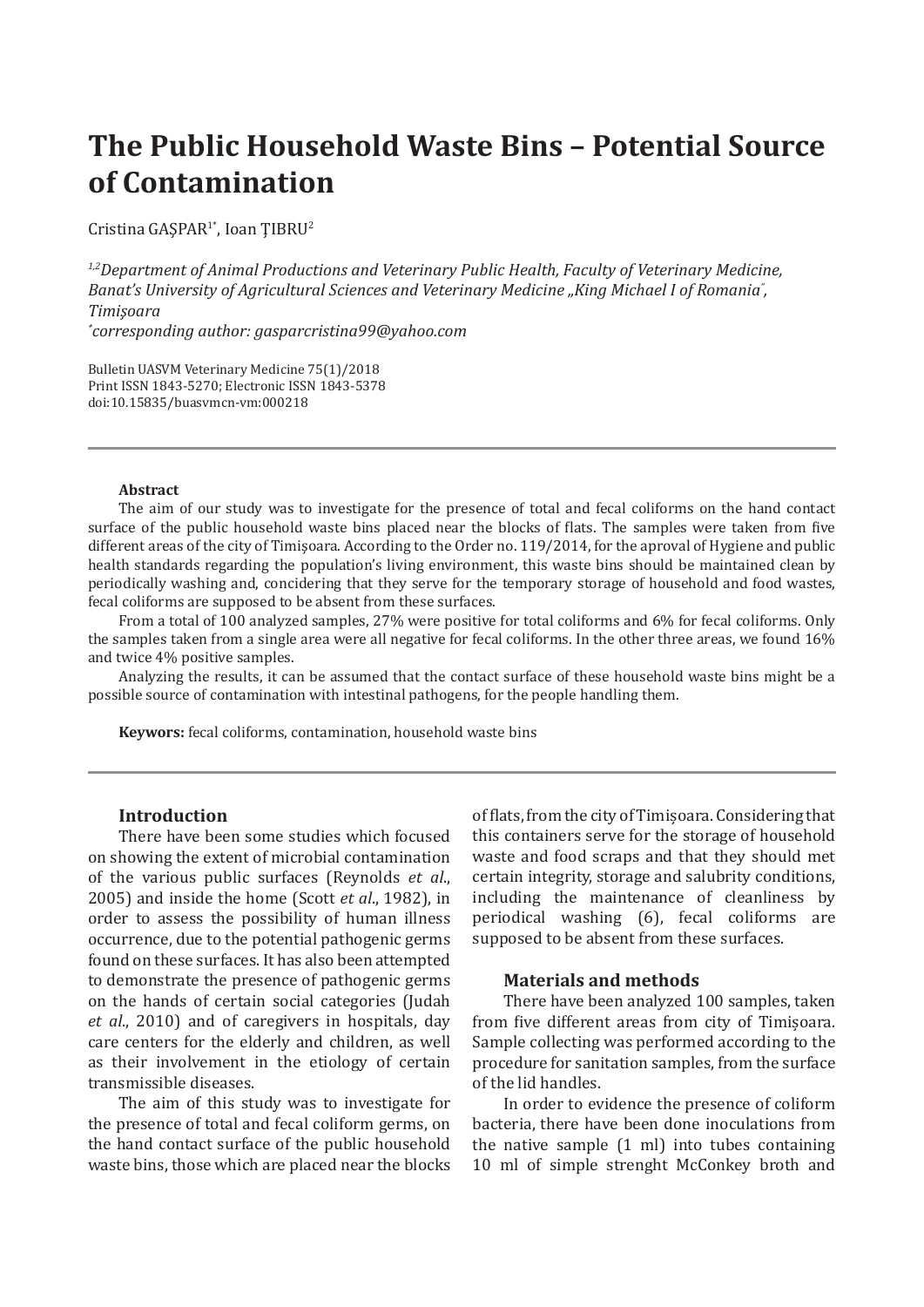## **Positive results on Levine** media



Fig. 1

**Figure 1.** Positive results on Levine media

|          | Total coliforms | Fecal coliforms | Total number of samples |
|----------|-----------------|-----------------|-------------------------|
| Area I   | 9(36%)          | $4(16\%)$       | 25                      |
| Area II  | $10(40\%)$      | $1(4\%)$        | 25                      |
| Area III | 3(12%)          | $0(0\%)$        | 25                      |
| Area IV  | 5(20%)          | $1(4\%)$        | 25                      |

**Table 1.** Results obtained after confirmation on Levine media

an inverted Durham tube inside. After a 24 h incubation, at 37˚C, for total coliforms and at 45.5˚C, for fecal coliforms, we considered positive those tubes in which the gas was present, with or without changes in the color of the media. In order to confirm the presence of coliforms, it was necessary to inoculate Levine agar (EMB) plates from the presumtive positive tubes.On Levine agar, *Escherichia coli*produces small, dark blue-violet to black colonies, with a green metalic sheen.

## **Results and discussions**

From a total of 100 analyzed samples, after confirmation on Levine media, 27% were positive for total coliforms and 6% for fecal coliforms (figure 1).

Since the intestinal microorganisms that can cause diseases in humans and can reach on certain surfaces exposed to human contact, vary in kind (bacteria, viruses, protozoa) and in number, it would be impossible to test for each pathogen. Also, in some cases, their identification might be expensive or might require elaborate work protocols. So that it is much easier to test for the presence of nonpathogenic intestinal organisms,

such as *Escherichia coli.*Because *E. coli* is a normal inhabitant of the intestinal tract and it is not normaly found in water, soil and public surfaces (Ţibru and Lăzărescu, 2013), its identification on certain surfaces exposed to human contact may suggest faecal contamination, due to noncomplying with the elementary hygiene rules.

The need to confirm the presence of *E. coli* as an indicator for faecal contamination stems from the fact that, on McConkey broth, both *E. coli* and *Enterobacter aerogenes*ferments lactose with color-shifting of the media and gas accumulation in Durham tubes. Whereas *E. coli* is a bacteria of intestinalorigin,withlowresistance inthe external environment, properties that makes it an indicator of recent faecal contamination, *E. aerogenes*, even if it has the same origin, is widely spread in nature, outside of the intestinal tract.However, recent studies confirm that certain strains of *E. coli* can survive for a long time and multiply in the extraintestinal environment, advocating their inclusion in the group of ubiquitous bacteria and thus diminishing their importance as an indicator of faecal contamination (1).